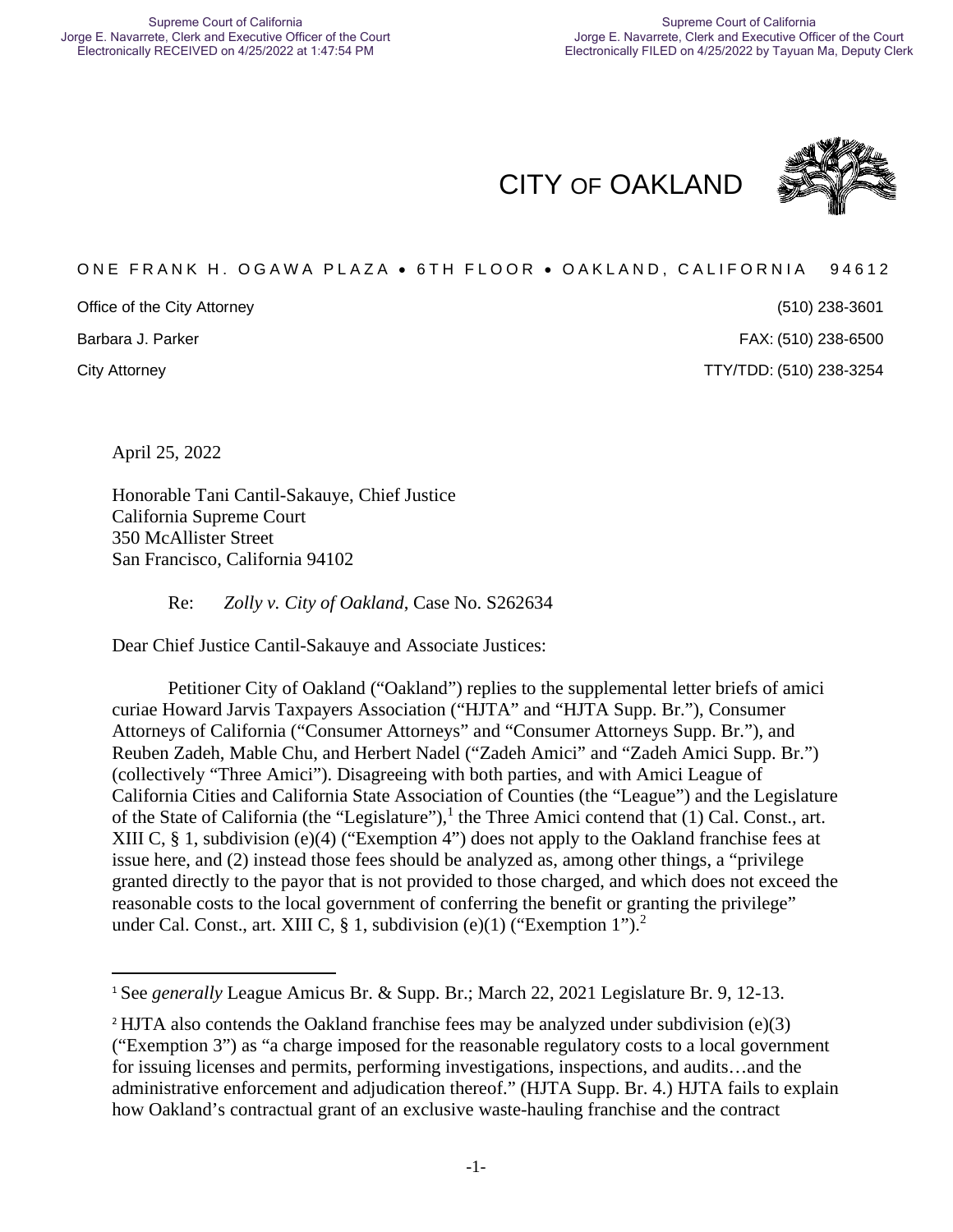**I. The Three Amici Misunderstand the Nature of the Franchise Property Interests Involved, Which Categorically Are Not a "Tax."** 

## **A. Oakland's Franchise Fees Are Voluntary Contract Consideration That Fall Outside Article XIII C.**

At the outset, as noted in Oakland's Opening Supplemental Letter Brief and prior briefing on the merits, the Three Amici misunderstand the franchise here. Oakland's franchise fees are not fees "imposed on" taxpayers, but contract consideration the waste-hauling franchisees voluntarily agree to pay to purchase an exclusive and long-term, multi-billion dollar franchise to provide waste-hauling services to Oakland residents. Accordingly, the franchise fees at issue are not "imposed" on the franchisees (or taxpayers) so as to bring them within Article XIII C's threshold definition of "tax."

Contrary to the Three Amici's assertions, Proposition 218 and Proposition 26 sought to prevent governments from imposing fees disguised as regulatory or other cost-recovery measures where, in fact, the government costs being recovered represented only a small percentage of the fees imposed on taxpayers. By contrast, this case involves the *sale* of a valuable government *asset*—an exclusive franchise—not recovery of incidental costs incurred by Oakland in carrying out regulatory functions or providing other city services. (See *Jacks*, 3 Cal.5th at 268 ["[A] fee paid for an interest in government property is compensation for the use or purchase of a government *asset* rather than compensation for a cost."] [emphasis in original].) When Oakland sells such an asset, it is lawful for Oakland to maximize its return.

Like any other asset or property the city may offer for sale, the waste-hauling franchises command considerable contract consideration. Their negotiated consideration takes into account, among other things, the substantial, long-term investment required by the private waste-haulers to enter into the Oakland and greater Bay Area market—such as development of a "transfer station" and of a landfill costing several hundred million dollars each—as well as the overall potential revenues to be earned over a ten- to twenty-year franchise term (several billion dollars over twenty years).<sup>3</sup> The Three Amici ignore these market realities. In doing so, they fail to acknowledge that the Oakland franchise fees are paid as contract consideration for valuable property rights, not "taxes" disguised as "imposed" fees.

These facts likewise differentiate this case from *Jacks* and render its pre-Proposition 26 "reasonable relationship to value" standard inapplicable here. In *Jacks*, unlike here, the franchisee had not voluntarily assumed a contractual obligation to pay the challenged surcharge nor negotiated its amount. Thus, the *sine qua non* of a true franchise arrangement—the payment of contract consideration in exchange for franchise property rights—was lacking in *Jacks*. (See, e.g., Oakland Opening Brief ("OB") 42-44 & fn. 9.)

consideration exchanged for that property interest has anything to do with "regulatory costs" or "investigations, inspections, and audits" such that Exemption 3 might conceivably apply.

<sup>3</sup> Oakland's franchise with Waste Management of Alameda County for mixed materials and organics is for ten years, and with California Waste Solutions for recycling is for twenty years. (1 JA 141; 2 JA 326.)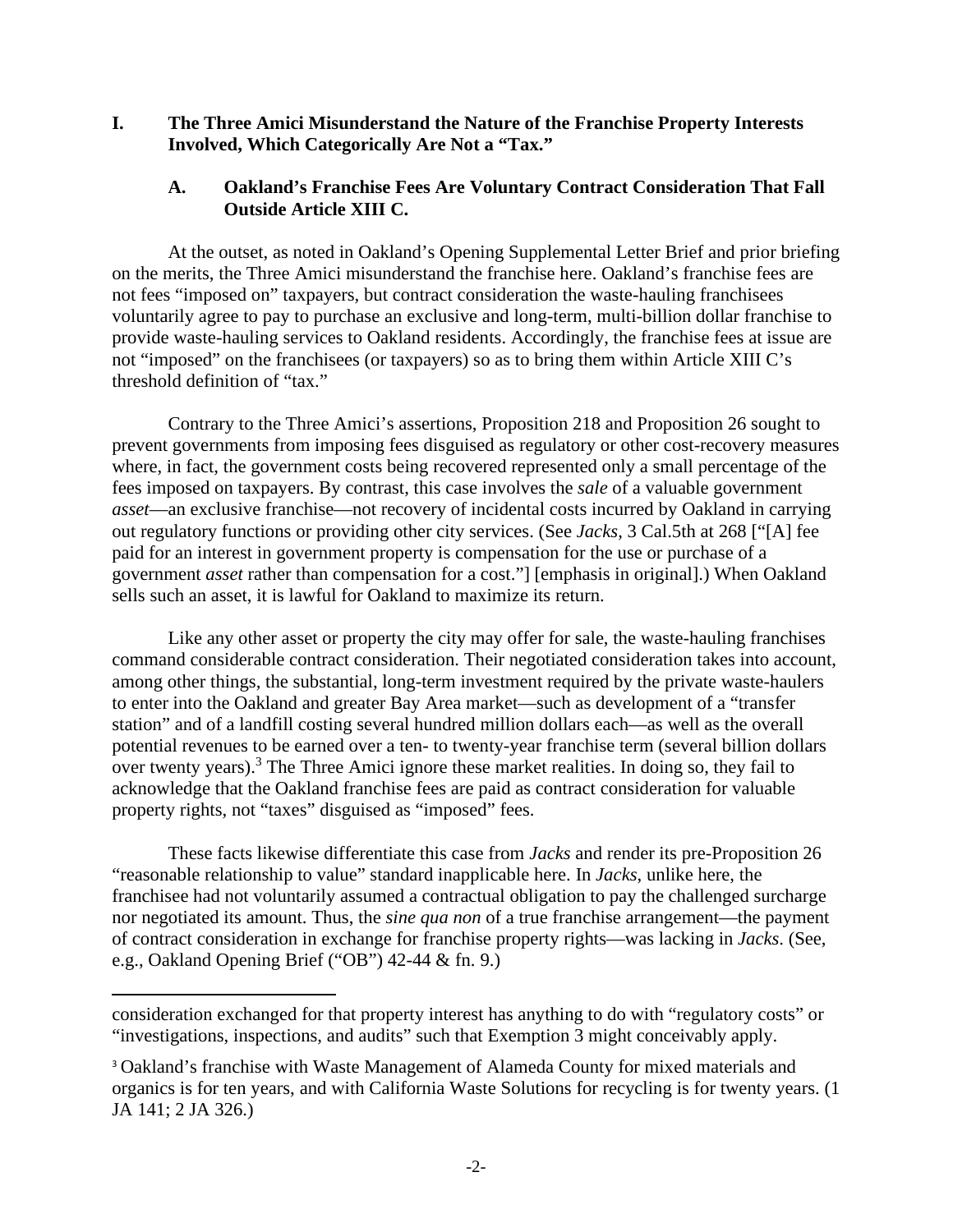#### **B. To the Extent Oakland's Fees Are Subject to Article XIII C, the Three Amici Wrongly Assert That Exemption 4 Does Not Apply.**

Even assuming, *arguendo*, that Article XIII C may apply to the Oakland franchise fees, the Three Amici still misconstrue the nature of the government property interest in trying to escape Exemption 4. The Three Amici mistakenly characterize Oakland's argument as stating that the franchise fees at issue are not a "tax" under Exemption 4 because they are paid in exchange for the waste-haulers' right to use Oakland's streets. (See HJTA Supp. Br. 1-4 [focusing on the first half of Exemption 4 that concerns charges for "entrance to or use of local government property," and arguing Exemption 4 does not apply because the franchisees do not need "permission" from Oakland "to enter or use public streets"]; Consumer Attorneys Supp. Br. 1-2 [arguing that "use of the roads by the haulers" is incidental and does not exempt the franchise fees as a charge for use of local government property]; Zadeh Amici Supp. Br. 1-4 [discussing use of public streets].)

As Oakland has repeatedly established, the property interests involved here include, but *are not limited to*, the use of city streets and rights of way. Rather, the "local government property" for which the fees are charged is *the franchise itself* because a franchise is property. (See, e.g., Oakland Opening Supp. Br. 2-4; Oakland Answering Supp. Br. 2-3; Oakland's Consolidated Amicus Answer Brief ("Consol. Amicus Br.") 7-13.) Accordingly, to the extent Article XIII C applies, Oakland's franchise fees fall squarely within the language of Exemption 4, which categorically exempts those fees as charges for "the *purchase*, rental, or lease of local government property," *and* the "entrance to or use of local government property." (*Id.*; Cal. Const., art. XIII C, § 1, subd. (e)(4) [emphasis added].)

# **C. The Three Amici's Rebuttal Arguments and Flawed Analogies Do Not Overcome Exemption 4's Application to the Franchise Property Interests Here.**

The Three Amici offer a number of flawed analogies and hypotheticals in an effort to place Oakland's franchise fees outside the scope of Exemption 4. But those efforts fail and only underscore that Exemption 4 applies to the franchise property interests involved here.

*First*, the Three Amici argue that Oakland's franchise fees should not be exempt because they are paid in exchange for a right to use the streets that is no different from the fundamental right to travel enjoyed by all California citizens. (E.g., HJTA Supp. Br. 1-2 [arguing that the rights bestowed by Oakland on the waste-hauling franchisees are no different than the "common and fundamental right" to use the streets "for purposes of travel and transportation"] [citations omitted; emphasis removed].) HJTA claims other businesses, like ice cream trucks, "possess [this right] for free." (*Id*.) Relatedly, the Zadeh Amici argue that cities are prohibited from charging fees for the use of their streets for the "purpose of transportation," citing to Vehicle Code section 9400.8.<sup>4</sup> (Zadeh Amici Supp. Br. 1.)

<sup>4</sup> Oakland previously established that Vehicle Code section 9400.8 does not apply to franchise fees at all, let alone prevent Oakland from charging franchise fees that encompass, in part, consideration for the right to "use the public street and/or public places" as necessary to carry out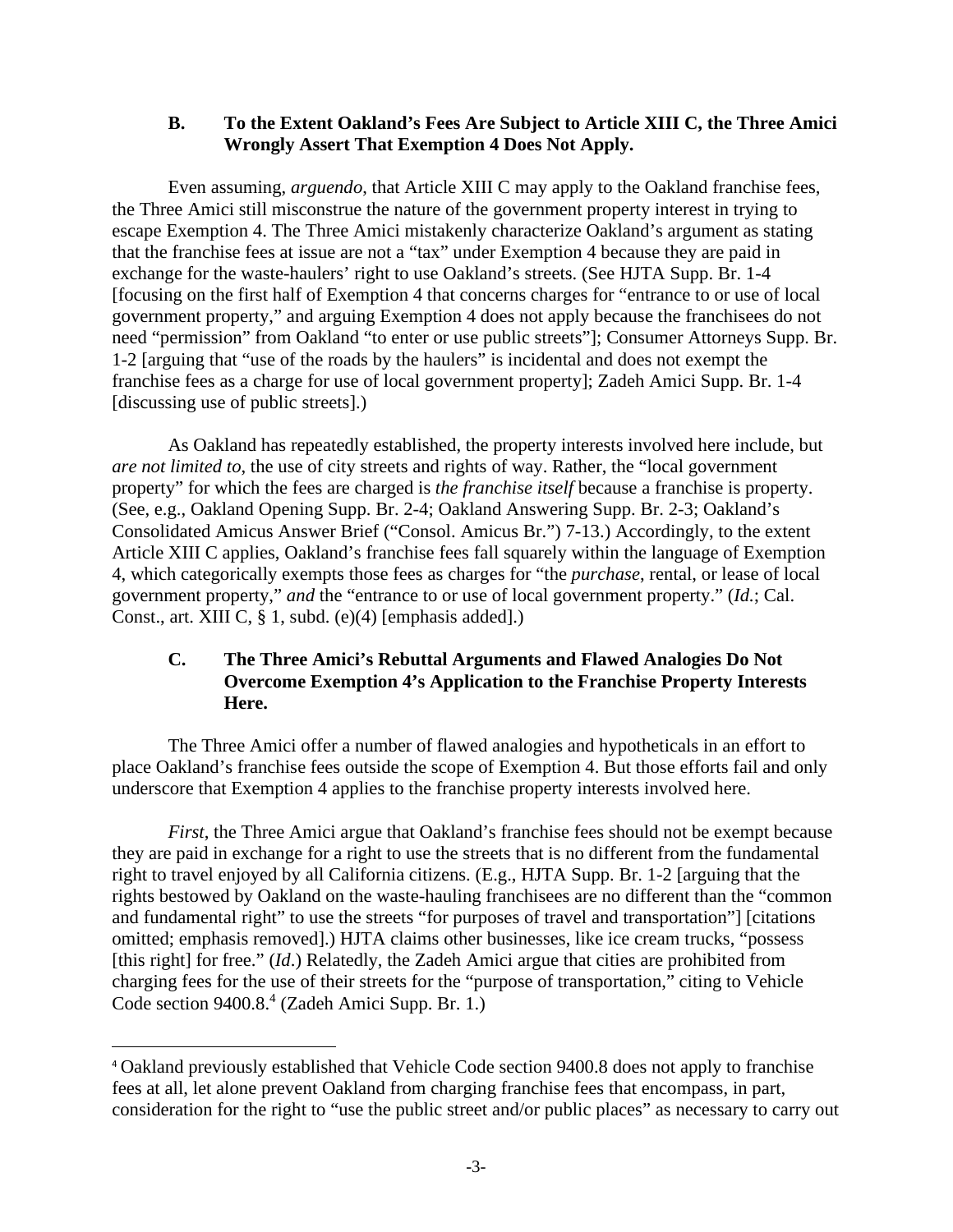Once again, these arguments overlook that Oakland is not simply permitting the wastehaulers to travel on the roads with their trucks. What the franchise conveys is a property interest to use the streets *for the purpose* of providing a vital public service to Oakland residents. (See Oakland Opening Supp. Br. 2-4; Oakland Answering Supp. Br. 2-3; Oakland's Consolidated Amicus Answer Brief ("Consol. Amicus Br.") 7-13; see also League Supp. Br. 3 [noting that the California Integrated Waste Management Act limits the provision of solid waste service to local agencies or solid waste enterprises, which may be provided by a franchise].) Oakland's exclusive waste-hauling franchises are thus different in character from an ice cream business. Those and other similar businesses use the streets for nonexclusive commercial purposes and do not possess an exclusive franchise like the one at issue in this case.

*Second*, the Three Amici posit that exempting Oakland's franchise fees as a charge for local government property would open the door to all manner of new fees, rendering Oakland's interpretation of Exemption 4 implausible. (See HJTA Supp. Br. 3-4 [suggesting Oakland could charge anyone for the "privilege" to use its roads for commercial purposes]; Consumer Attorneys Br. 2 [identifying hypothetical franchises and franchise fees involving only incidental use of the roads].) These hypotheticals are of no moment. The concept of a franchise refers to a limited set of public interests, such as public utilities and other vital public services. (See, e.g., *Santa Barbara County Taxpayer Assn. v. Bd. of Supervisors* (1989) 209 Cal.App.3d 940, 949 [a franchise "enable[s] an entity to provide vital public services with some degree of permanence and stability, as in the case of franchises for utilities"]; *id.* [franchises are granted to "provide essential services to the general public"].) When Oakland sold this franchise, its fee represented payment for a broad bundle of property interests that makes up the franchise. It is not, as the Three Amici suggest, akin to a hypothetical charge to use Oakland streets for any general nonexclusive, non-franchise commercial purpose.

The inferences Consumer Attorneys attempt to draw from their hypothetical home construction and ice cream franchises are equally baseless. Cities do not grant exclusive, longterm franchises for nonessential commercial businesses, nor do they exact franchise fees therefrom. These examples are not comparable to the specific waste-hauling utility franchises at issue here.

*Finally*, the Three Amici cite no authority in support of the contention that "local government property" as used in Exemption 4 is limited to a "possessory" use or interest in property, or to the "permanent" use of real property. (Consumer Attorneys Br. 3; HJTA Supp. Br. 2-3; Zadeh Amici Supp. Br. 6-7.) Such a limitation would contradict Exemption 4's plain language, which refers only to "property" and does not purport to narrow the exemption to specific forms of property interests. (See 34A Cal.Jur.3d (Feb. 2021 update), Franchises from Governmental Bodies, § 4 ["A franchise is property of an incorporeal and intangible nature[.]"].) Consumer Attorneys' narrow reading of *Santa Barbara* as holding that franchises encompass only possessory interests in land is directly contradicted by that court's acknowledgement that a franchise interest embodies the right to use government property "to provide essential services to

the waste-hauling franchises. (See June 3, 2021, Oakland Answer to Zadeh Amicus Brief ("Oakland Zadeh Answer Br.").) Oakland incorporates and refers the Court to its prior briefing on that issue.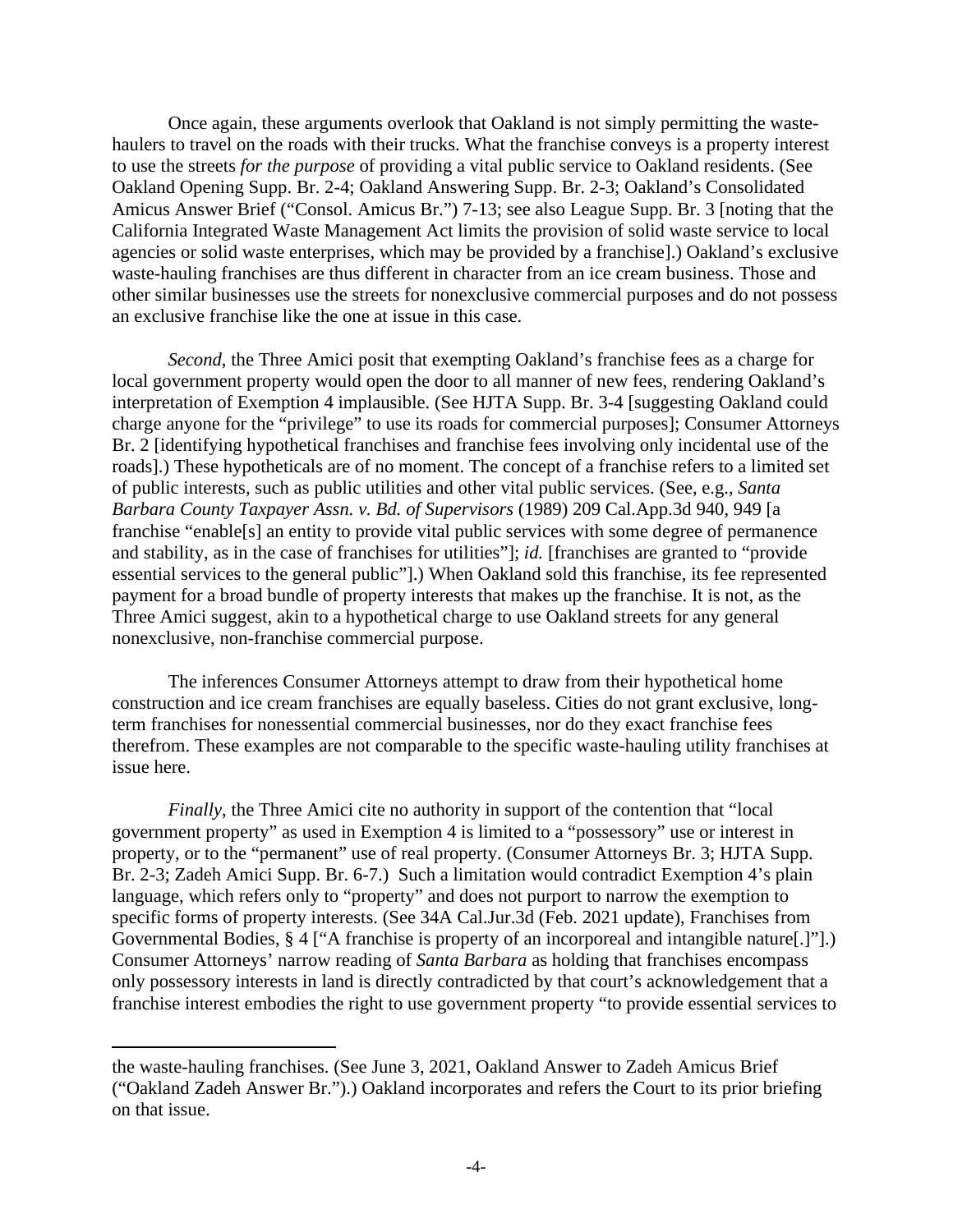the general public"—*i.e.*, the same type of property interest being conveyed here. (*Santa Barbara*, 209 Cal.App.3d at 949.)

Waste-hauling and recycling services are frequently the subject of exclusive franchises. (See 12 McQuillin Law of Muni. Corps., Power to grant exclusive franchises—Waste management contracts, § 34:36 [local governments may "offer exclusive franchises respecting the hauling and disposal of nonrecyclable solid waste and recyclable waste"]; 34A Cal.Jur.3d, Franchises from Governmental Bodies, § 6 ["[C]ities may grant exclusive franchises for solidwaste handling services."].) The Three Amici provide no basis to distinguish waste-hauling franchises, or the property interests they encompass, from any other type of franchise for purposes of Article XIII C and Exemption 4.

Ultimately, the Three Amici fail to rebut the fundamental principles that: (1) franchises are property; (2) franchise fees are contract consideration paid in exchange for government property rights; and, thus, (3) franchise fees, like Oakland's here, are exempt from the definition of "tax" either because they are not "imposed," or because they are exempt as charges for the use and/or purchase of government property under Exemption 4.

# **II. The Three Amici's Contention That Exemption 1 Should Apply to Oakland Franchise Fees Would Yield Absurd Results in Violation of Principles of Construction.**

The Three Amici also incorrectly contend that Oakland's franchise fees are subject to Exemption 1, which covers "[a] charge imposed for a specific benefit conferred or privilege granted directly to the payor that is not provided to those not charged, and which does not exceed the reasonable costs to the local government of conferring the benefit or granting the privilege." (Cal. Const., art. XIII C,  $\S$  1, subd. (e)(1).) As Oakland and the Zolly Respondents have established, however, Exemption 1 cannot apply to the Oakland franchise fees because those fees are paid in exchange for a government asset (the franchise property interests), not as repayment for government costs. Accordingly, applying Exemption 1's "reasonable cost" limitation to Oakland's franchise fees would yield illogical results in contravention of principles of statutory and constitutional construction. (See Oakland Opening Supp. Br. 4-6; Zolly Opening Supp. Br. 2-4.)

The Three Amici gloss over this incongruity in suggesting that Exemption 1 should apply here. HJTA and the Zadeh Amici simply assume that franchises are a privilege that can be limited to some "reasonable cost" of administration, while Consumer Attorneys contend that Oakland "*likely* incurs some cost to implement this program," such as supervising the wastehaulers to ensure they comply with the franchise contracts. (Consumer Attorneys Br. 2 [emphasis added].) But in selling the franchise, Oakland is not "implement[ing] a program." (*Id.*) It is not providing a service or carrying out a regulatory initiative through which the city itself incurs direct costs. Rather, it is *selling an asset* and exacting market-based contract consideration in exchange for that property interest. As this Court repeatedly confirmed in *Jacks*, franchise fees are not "based on the costs incurred in affording a utility access to rights-of-way" but are paid "for the use or purchase of a government *asset* rather than compensation for a cost." (*Jacks*, 3 Cal.5th at 268, 274-75 [emphasis in original]; see also *id.* at 268 [franchise fees are not "tied to a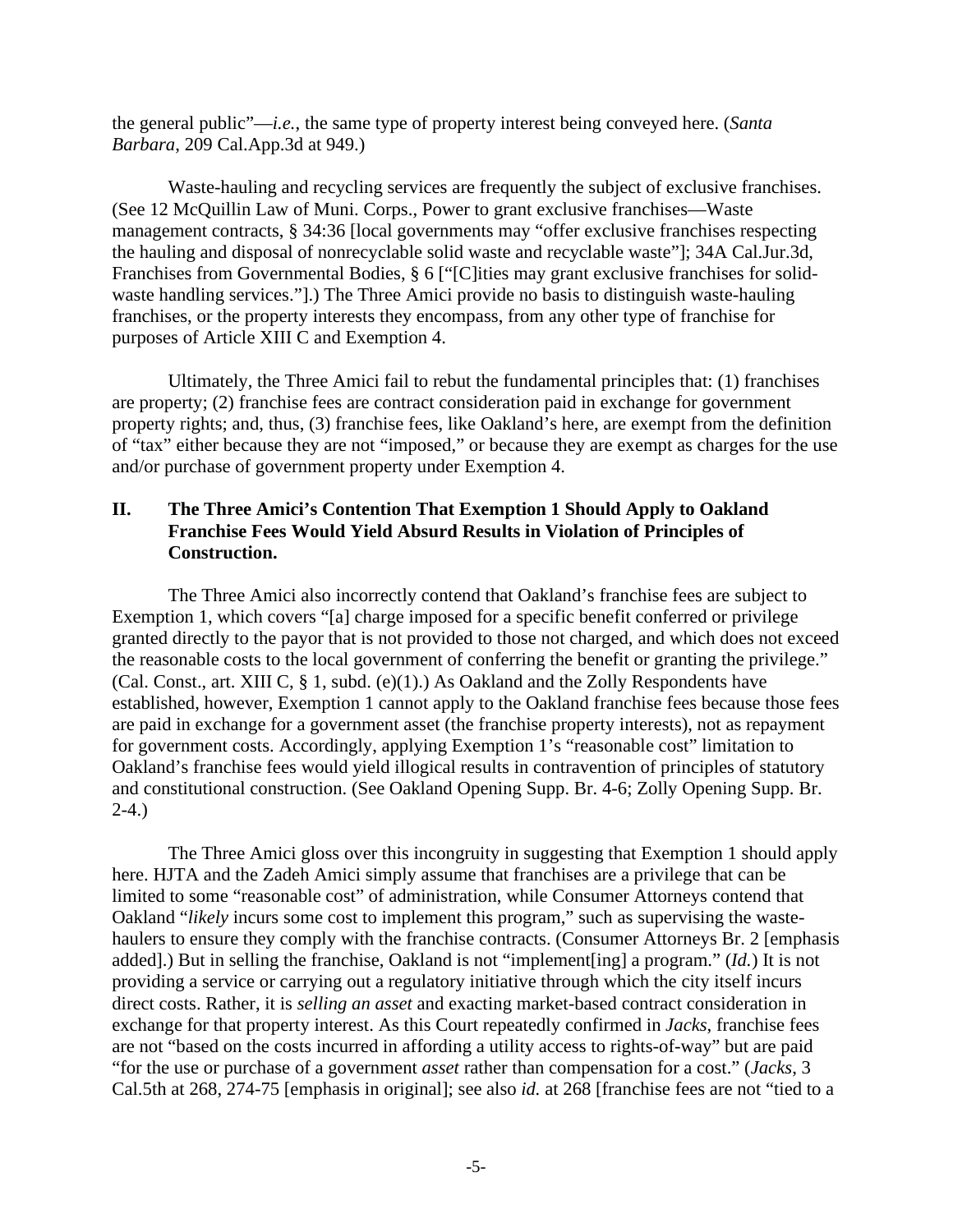public cost"]; *id.* at 269 [contrasting "fees imposed to compensate for the expense of providing government services or the cost to the public of the payer's activities" with "fees imposed in exchange for a property interest"].) Exemption 1's cost-based limitation cannot be harmonized with this understanding of franchises and franchise fees under California law.

\* \* \*

The Three Amici's arguments are inconsistent with the plain text of Article XIII C and Exemption 4, long-standing principles of California law, and this Court's decision in *Jacks*, among other case law. Oakland has established that the franchise fees are paid as contract consideration for valuable property interests, which exempts those fees from the definition of "tax" either because they are not "imposed," or because they are categorically exempt under Exemption 4. The Three Amici have not provided grounds to deviate from the long-standing treatment of franchise fees as non-taxes here.

Respectfully submitted,

Cedric C. Chao Chao ADR P.C.

er, City Attorney Oakland City Attorney's Office

*Attorneys for Petitioner City of Oakland* 

Enclosures: Certificate of Compliance Certificate of Service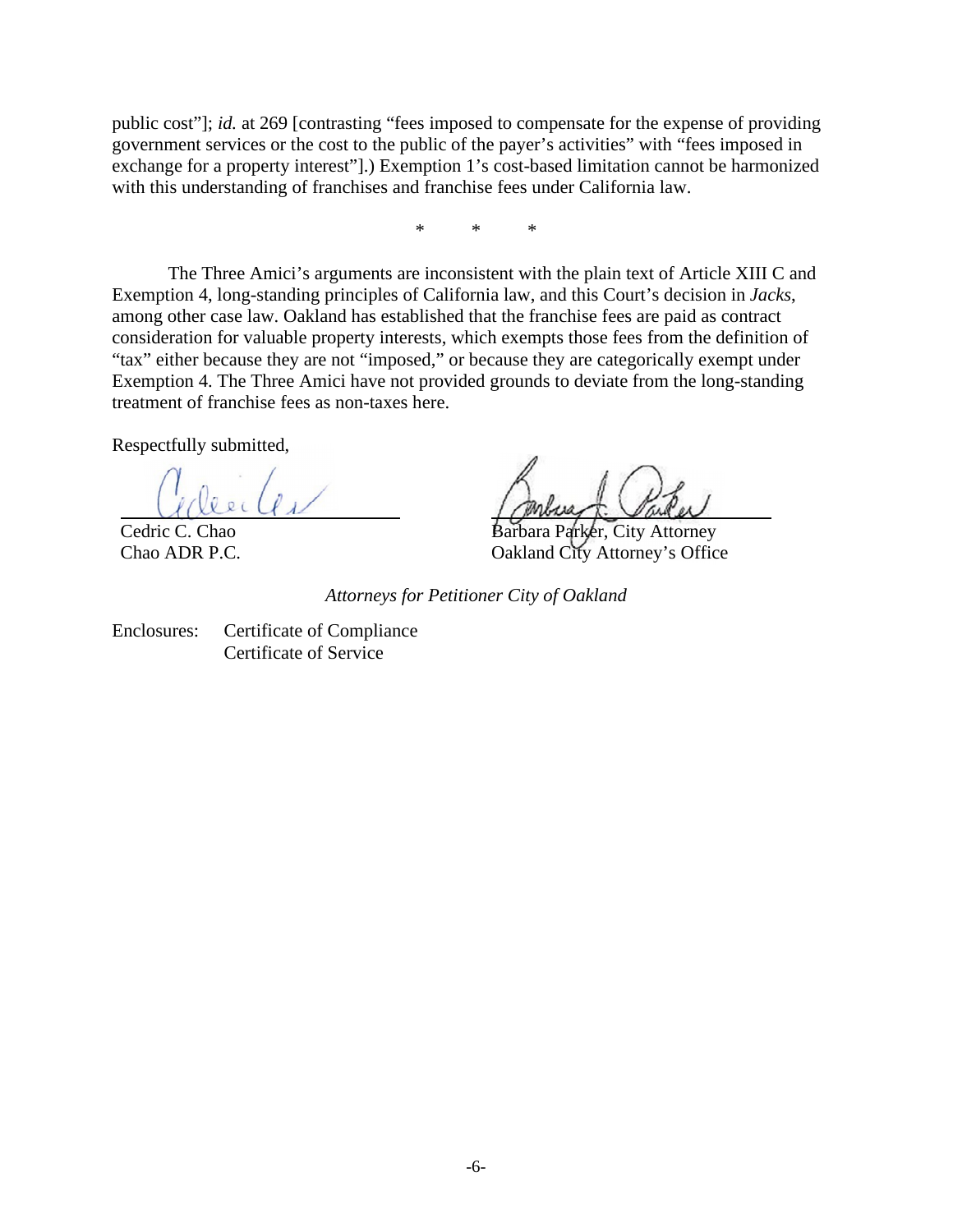# **CERTIFICATE OF COMPLIANCE**

Pursuant to Rule of Court  $8.520(c)(1)$  and  $(d)(2)$ , the undersigned hereby certifies that the computer program used to generate this brief indicates that it includes 2,314 words, including footnotes and excluding the parts identified in Rule  $8.520(c)(3)$ .

Dated: April 25, 2022 /s/ *Cedric Chao*

Cedric Chao CHAO ADR, PC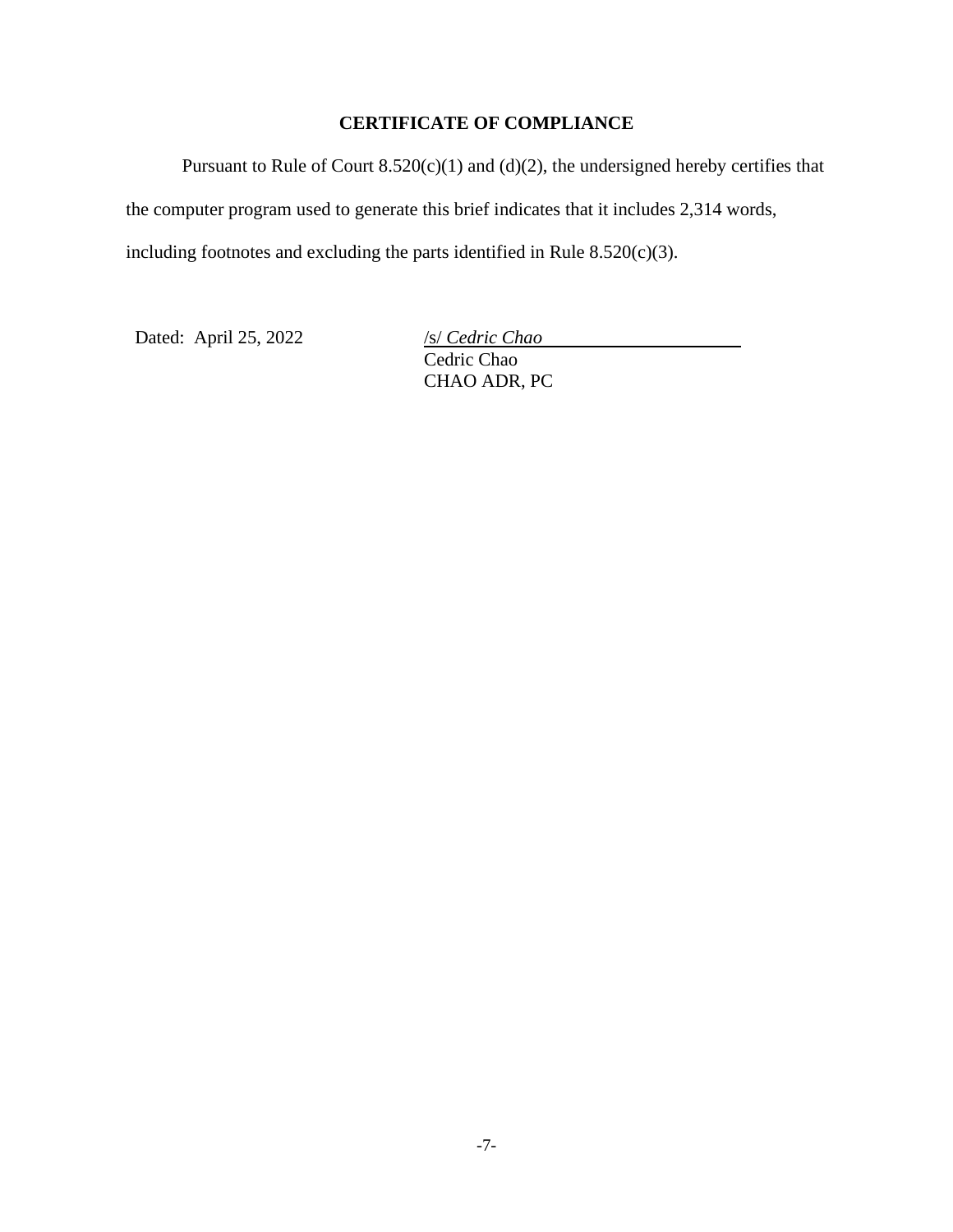#### **CERTIFICATE OF SERVICE**

I, the undersigned, certify and declare that I served the following document(s) described

# **PETITIONER CITY OF OAKLAND'S SUPPLEMENTAL LETTER BRIEF IN REPLY TO AMICI HOWARD JARVIS TAXPAYERS ASSOCIATION, CONSUMER ATTORNEYS OF CALIFORNIA, AND REUBEN ZADEH, MABLE CHU, AND HERBERT NADEL**

by providing a true and correct copy of the aforementioned document(s) on the interested parties in this action identified as follows and by the means designated below:

| Andrew M. Zacks          | az@zpflaw.com             |
|--------------------------|---------------------------|
| Paul J. Katz             | paul@katzappellatelaw.com |
| Lutfi Kharuf             | lutfi.kharuf@bbklaw.com   |
| Laura Dougherty          | laura@hjta.org            |
| Adrienne Weil            | aweil@mtc.ca.gov          |
| Monica Haymond           | mhaymond@orrick.com       |
| Cara Jenkins             | cara.jenkins@lc.ca.gov    |
| <b>Ethan Fallon</b>      | efallon@orrick.com        |
| Jason Litt               | jlitt@horvitzlevy.com     |
| Jeremy Rosen             | jrosen@horvitzlevy.com    |
| Joanna Gin               | joanna.gin@bbklaw.com     |
| Joshua Nelson            | Joshua.Nelson@bbklaw.com  |
| Joshua McDaniel          | jmcdaniel@horvitzlevy.com |
| <b>Larry Peluso</b>      | firm@pelusolaw.net        |
| Robin Johansen           | rjohansen@olsonremcho.com |
| Thomas A. Willis         | twillis@olsonremcho.com   |
| <b>Margaret Prinzing</b> | mprinzing@olsonremcho.com |
| <b>Timothy Bittle</b>    | tim@hjta.org              |
| Kathleen Kane            | kkane@bayareametro.gov    |
| David Brennan            | dbrennan@orrick.com       |
| Brian S. Kabateck        | bsk@kbklawyers.com        |

**Service List** 

**BY ELECTRONIC SERVICE** – [L.R. 5[II](i)] A TrueFiling user's registration to participate in electronic filing pursuant to this rule constitutes consent to electronic service or delivery of all documents by any other TrueFiling user in the Proceeding or by the court. (Cal. R. 8.71.)

Executed this  $25<sup>th</sup>$  day of April, 2022.

as:

 /*s/ Cedric Chao*  Cedric Chao CHAO ADR, PC

*Attorneys for Petitioner CITY OF OAKLAND*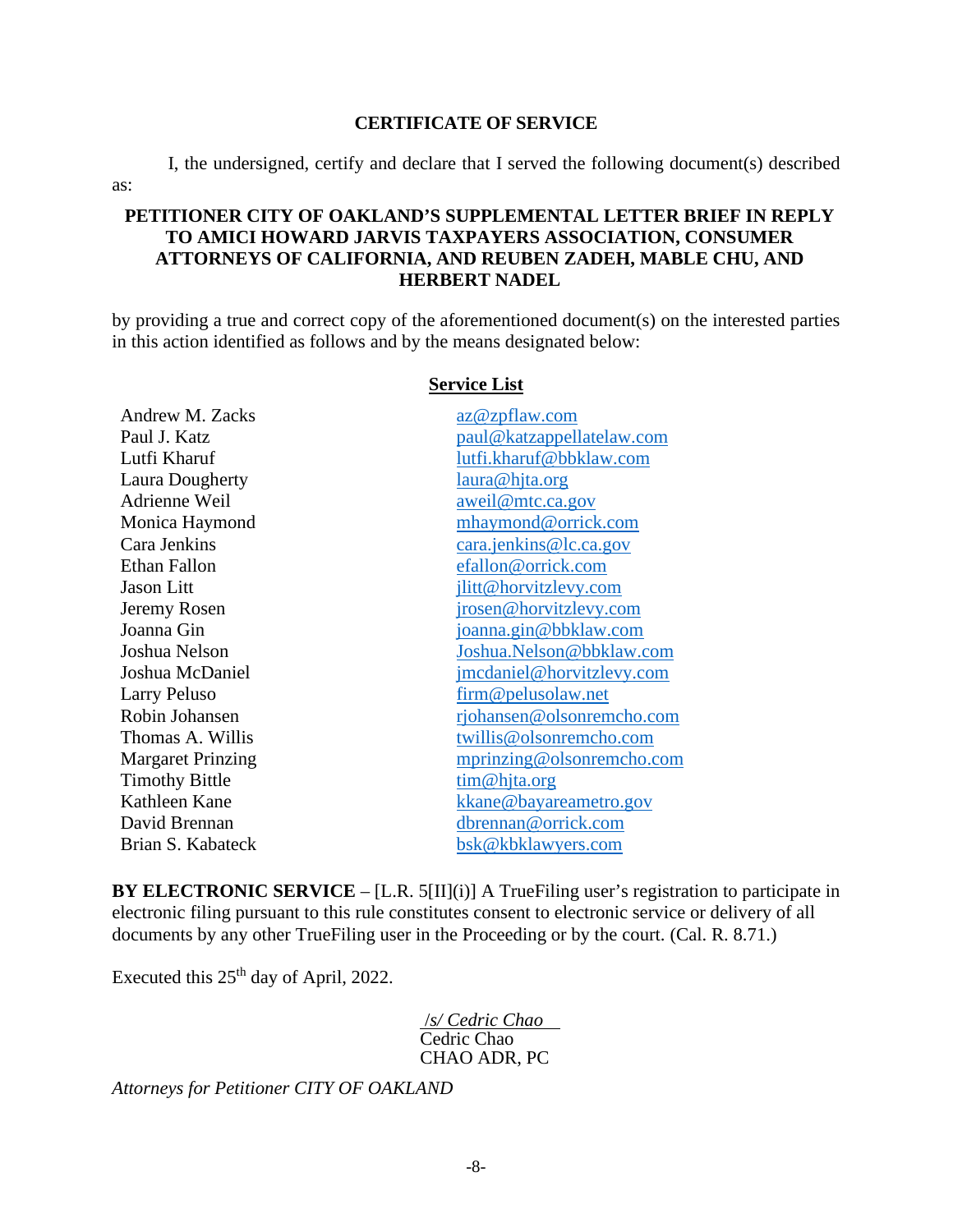# **STATE OF CALIFORNIA**

Supreme Court of California

# *PROOF OF SERVICE*

# **STATE OF CALIFORNIA**

Supreme Court of California

Case Name:**ZOLLY v. CITY OF OAKLAND** Case Number:**S262634**

Lower Court Case Number:**A154986**

- 1. At the time of service I was at least 18 years of age and not a party to this legal action.
- 2. My email address used to e-serve: **cedric.chao@chao-adr.com**

3. I served by email a copy of the following document(s) indicated below:

Title(s) of papers e-served:

| $\blacksquare$<br>œ<br>Filing<br>`ype | <b>Title</b><br>Document                                                        |  |
|---------------------------------------|---------------------------------------------------------------------------------|--|
| <b>BRIEF</b>                          | Letter Brief in Response<br>202<br>04<br>Dakland Supp.<br>′∩llv<br>Amici<br>to. |  |

Service Recipients:

| <b>Person Served</b>                                      | <b>Email Address</b>              | <b>Type</b> | Date / Time                   |
|-----------------------------------------------------------|-----------------------------------|-------------|-------------------------------|
| Cara Jenkins<br>Office of Legislative Counsel<br>271432   | cara.jenkins@lc.ca.gov            | le-         | 4/25/2022<br>Serve 1:47:53 PM |
| Zoe Savitsky<br>Oakland City Attorney's Office            | zsavitsky@oaklandcityattorney.org | le-         | 4/25/2022<br>Serve 1:47:53 PM |
| Cedric Chao<br>CHAO ADR, PC<br>76045                      | cedric.chao@chao-adr.com          | $e-$        | 4/25/2022<br>Serve 1:47:53 PM |
| Barbara Parker<br>Office of the City Attorney             | bjparker@oaklandcityattorney.org  | le-         | 4/25/2022<br>Serve 1:47:53 PM |
| Adrienne Weil<br>Metropolitan Transportation Commission   | aweil@mtc.ca.gov                  | le-         | 4/25/2022<br>Serve 1:47:53 PM |
| Brian Kabateck<br>Kabateck Brown Kellner, LLP<br>152054   | bsk@kbklawyers.com                | e-          | 4/25/2022<br>Serve 1:47:53 PM |
| Larry Peluso<br>Peluso Law Group, PC                      | pelusolaw@gmail.com               | le-         | 4/25/2022<br>Serve 1:47:53 PM |
| Eric Shumsky<br>Orrick Herrington Sutcliffe LLP<br>206164 | eshumsky@orrick.com               | le-         | 4/25/2022<br>Serve 1:47:53 PM |
| Richard Kellner<br><b>KELLNER LAW GROUP PC</b><br>171416  | rlk@kbklawyers.com                | $e-$        | 4/25/2022<br>Serve 1:47:53 PM |
| Joanna Gin<br>Best Best & Krieger LLP<br>323715           | joanna.gin@bbklaw.com             | e-          | 4/25/2022<br>Serve 1:47:53 PM |
| Jeanette Barzelay<br>DLA Piper LLP                        | jeanette.barzelay@dlapiper.com    | le-         | 4/25/2022<br>Serve 1:47:53 PM |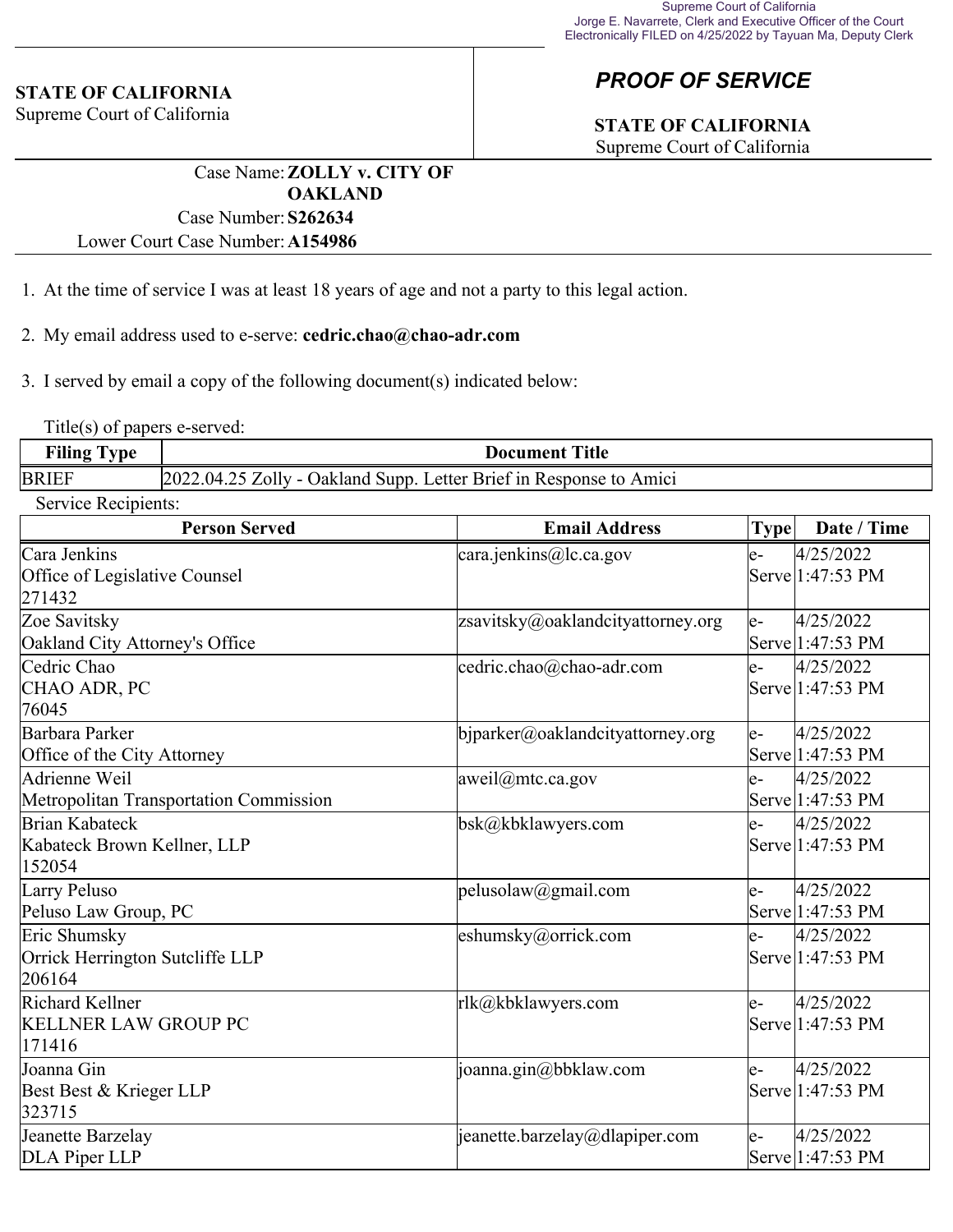| 261780                                                         |                                             |      |                               |
|----------------------------------------------------------------|---------------------------------------------|------|-------------------------------|
| Jason Litt<br>Horvitz & Levy LLP<br>163743                     | jlitt@horvitzlevy.com                       | $e-$ | 4/25/2022<br>Serve 1:47:53 PM |
| Robin Johansen<br>Olson Remcho LLP<br>79084                    | rjohansen@olsonremcho.com                   | $e-$ | 4/25/2022<br>Serve 1:47:53 PM |
| Monica Haymond<br>Orrick Herrington & Sutcliffe LLP<br>314098  | mhaymond@orrick.com                         | e-   | 4/25/2022<br>Serve 1:47:53 PM |
| Andrew Zacks<br>Zacks Freedman & Patterson, PC<br>147794       | $AZ@zf$ plaw.com                            | e-   | 4/25/2022<br>Serve 1:47:53 PM |
| Claudia Peach<br>Best Best & Krieger LLP                       | claudia.peach@bbklaw.com                    | le-  | 4/25/2022<br>Serve 1:47:53 PM |
| Brian Goldman<br>Orrick, Herrington & Sutcliffe LLP<br>279435  | brian.goldman@orrick.com                    | e-   | 4/25/2022<br>Serve 1:47:53 PM |
| Beth Jay<br>Horvitz & Levy, LLP<br>53820                       | bjay@horvitzlevy.com                        | e-   | 4/25/2022<br>Serve 1:47:53 PM |
| Timothy Bittle<br>Howard Jarvis Taxpayers Foundation<br>112300 | tim@hjta.org                                | le-  | 4/25/2022<br>Serve 1:47:53 PM |
| Barbara Parker<br>Office of Oakland City Attorney<br>69722     | bparker@oaklandcityattorney.org             | le-  | 4/25/2022<br>Serve 1:47:53 PM |
| Joshua Nelson<br>Best Best & Krieger LLP<br>260803             | Joshua.Nelson@bbklaw.com                    | e-   | 4/25/2022<br>Serve 1:47:53 PM |
| Larry Peluso<br>Peluso Law Group, PC<br>281380                 | $\lim_{\omega}$ firm $\omega$ pelusolaw.net | e-   | 4/25/2022<br>Serve 1:47:53 PM |
| Joshua Mcdaniel<br>Horvitz & Levy LLP<br>286348                | imcdaniel@horvitzlevy.com                   | e-   | 4/25/2022<br>Serve 1:47:53 PM |
| Lutfi Kharuf<br>Best Best & Krieger<br>268432                  | lutfi.Kharuf@bbklaw.com                     | e-   | 4/25/2022<br>Serve 1:47:53 PM |
| Robin Johansen<br>Remcho, Johansen & Purcell, LLP<br>79084     | rjohansen@rjp.com                           | e-   | 4/25/2022<br>Serve 1:47:53 PM |
| Maria Bee<br>Office of the City Attorney                       | $m$ bee@oaklandcityattorney.org             | le-  | 4/25/2022<br>Serve 1:47:53 PM |
| Paul Katz<br>Katz Appellate Law PC<br>243932                   | $[$ paul@katzappellatelaw.com               | le-  | 4/25/2022<br>Serve 1:47:53 PM |
| Jeremy Rosen<br>Horvitz & Levy LLP<br>192473                   | irosen@horvitzlevy.com                      | e-   | 4/25/2022<br>Serve 1:47:53 PM |